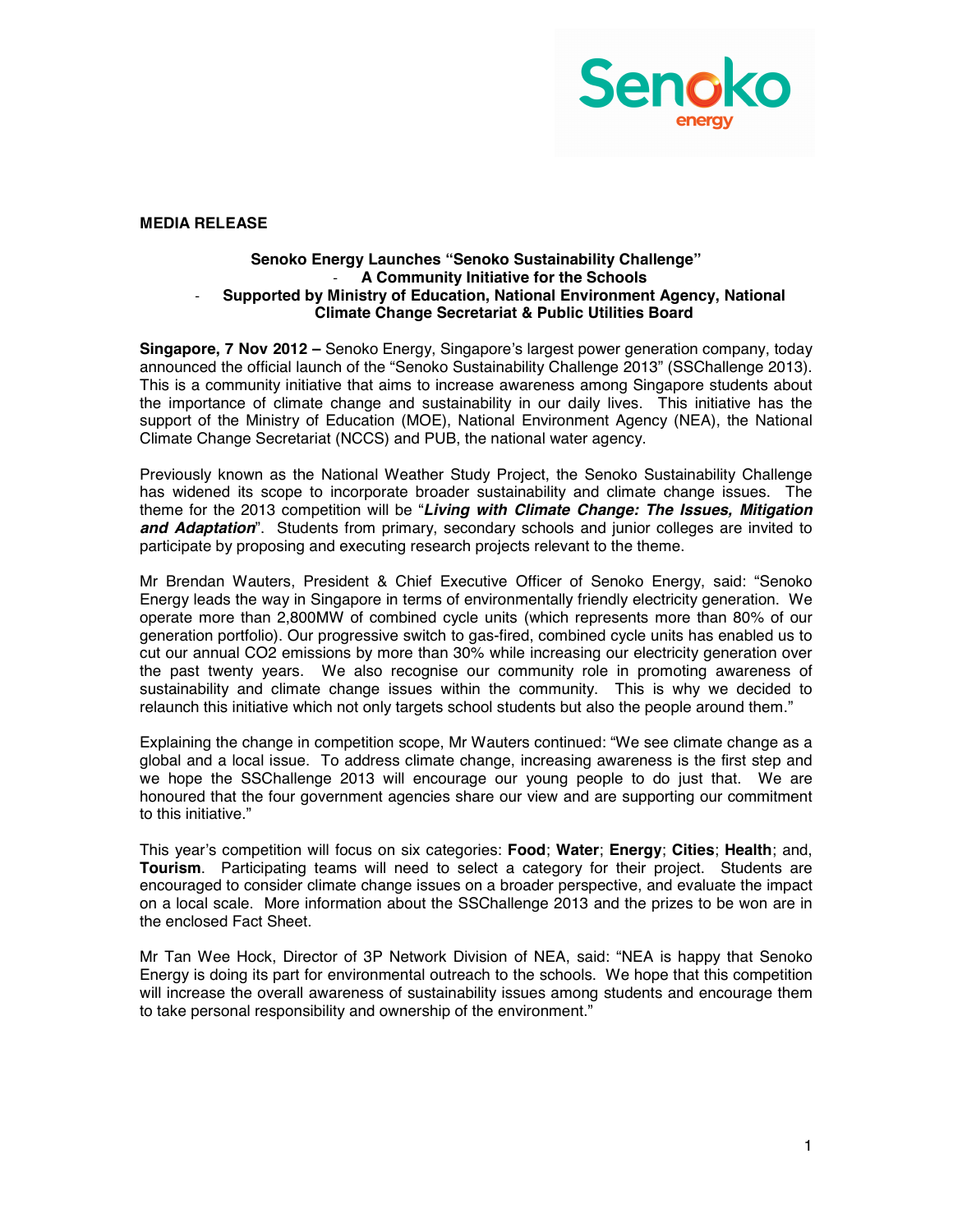Mr George Madhavan, Director of 3P Network Division of PUB, said: "PUB supports this initiative by Senoko Energy. Water is a key climate change issue and we are happy to see that it is one of the competition categories. We hope that through the competition, students can be encouraged to evaluate the close relationship between climate change and the water situation on both global and local levels."

Mr Yuen Sai Kuan, Director (3P Network) of NCCS, said: "NCCS is pleased to support Senoko Energy in its SSChallenge 2013 initiative. The competition will provide students with an opportunity to learn about climate change-related issues and heighten their interest on the subject of sustainability. We are glad that Senoko Energy has undertaken the initiative to reach out to students to nurture their interest and sense of stewardship in addressing climate change".

An Advisory Committee, comprising industry experts, academics, representatives from Senoko Energy, NEA, MOE, NCCS and PUB will set the parameters of the SSChallenge 2013 and decide on the rules of the competition. The Advisory Committee will be supported by a Working Committee which will also provide administrative advice to the teachers and students on the SSChallenge 2013.

The SSChallenge 2013 will commence with registration and a briefing for schools. Students will work on their projects from January 2013 till March 2013. The preliminary and final assessments are scheduled for March and April 2013, after which the winners will be announced during an awards presentation ceremony in July. Schools may contact the Competition Secretariat at *sschallenge@senokoenergy.com* for more information about the competition.

**– END –**

## **About Senoko Energy Pte Ltd**

Senoko Energy is the largest power generation company in Singapore, having an installed capacity of 3,300 megawatts (MW) and providing more than a quarter of the nation's electricity needs. Senoko Energy was the first power generation company in Singapore to import clean natural gas for power generation in 1992, to launch a combined cycle plant in 1996 and to be certified the ISO 9000 in 1998, OHSAS 18001 in 2003 and ISO 14001 in 2004.

Senoko Energy is owned by an international consortium comprising Marubeni Corporation (30%), GDF SUEZ S.A. (30%), The Kansai Electric Power Co., Inc. (15%), Kyushu Electric Power Co., Inc. (15%) and Japan Bank for International Cooperation (10%).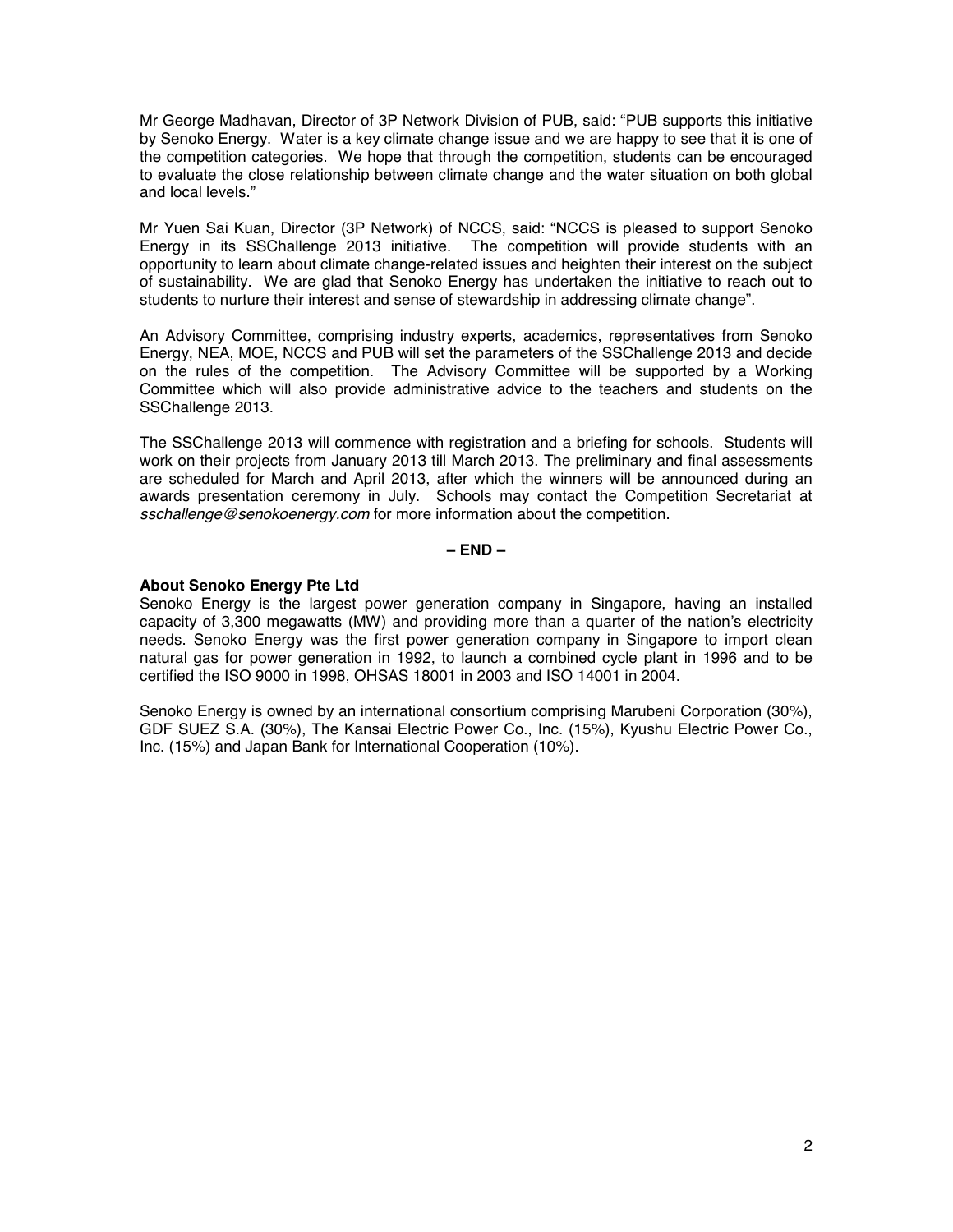

## **Senoko Sustainability Challenge 2013 Fact Sheet**

## **About SSChallenge 2013**

The Senoko Sustainability Challenge is a community initiative that aims to increase awareness among students in primary and secondary schools and junior colleges in Singapore about the importance of climate change and sustainability on our daily lives and the environment we live in.

## **Official SSChallenge 2013 partners**

- Ministry of Education
- National Climate Change Secretariat
- National Environment Agency
- PUB, the national water agency

#### **Competition categories**

#### **1. Food and climate change**

Food security; food prices; balanced nutrition; pest control; genetically modified food; food poverty; imported foods; livestock diseases and parasites; use of antibiotics in livestock; energy use in food production; GHG production; food wastage; processed food and nutrition; vulnerability to water issues; city farming.

#### **2. Water and climate change**

Sanitation; food crops; industrial uses of water; recycled water; water conservation in an urban environment; desalination and energy demand; water pollution and human health; reliable water supplies; water and energy; food shortage due to drought; ecological balance; water prices linked to energy.

## **3. Energy and climate change**

Energy conservation in an urban area; green buildings; reducing household uses of energy; consumer choices ; energy efficiency measures for homes; transportation choices; easy energy efficiency habits.

#### **4. Cities and climate change**

High density living; vulnerability to large scale disasters; infrastructure development; extreme weather patterns; cultural heritage; resilience; public health; emergency response; city planning; coastal cities issues; mass evacuation; contribution to GHG; energy conservation; urban design; pandemics and epidemics.

## **5. Health and climate change**

Heat waves; water-borne diseases; medicinal plants; pollution (e.g. ozone; forest fires); changes in weather patterns; infectious diseases (e.g. flu; SARS; avian flu); vector-borne diseases (e.g. malaria; dengue; plague); human health; health infrastructure; extreme weather patterns; access to healthcare; fresh water; agriculture yields; cost of medication.

#### **6. Tourism and climate change**

Economic significance of tourism; destination choices; pollution; natural environment as a tourist resource; extreme weather patterns; ecotourism; coral reefs; sea levels; personal comfort; diseases; forest fires; toxic algae blooms; wildlife tourism.